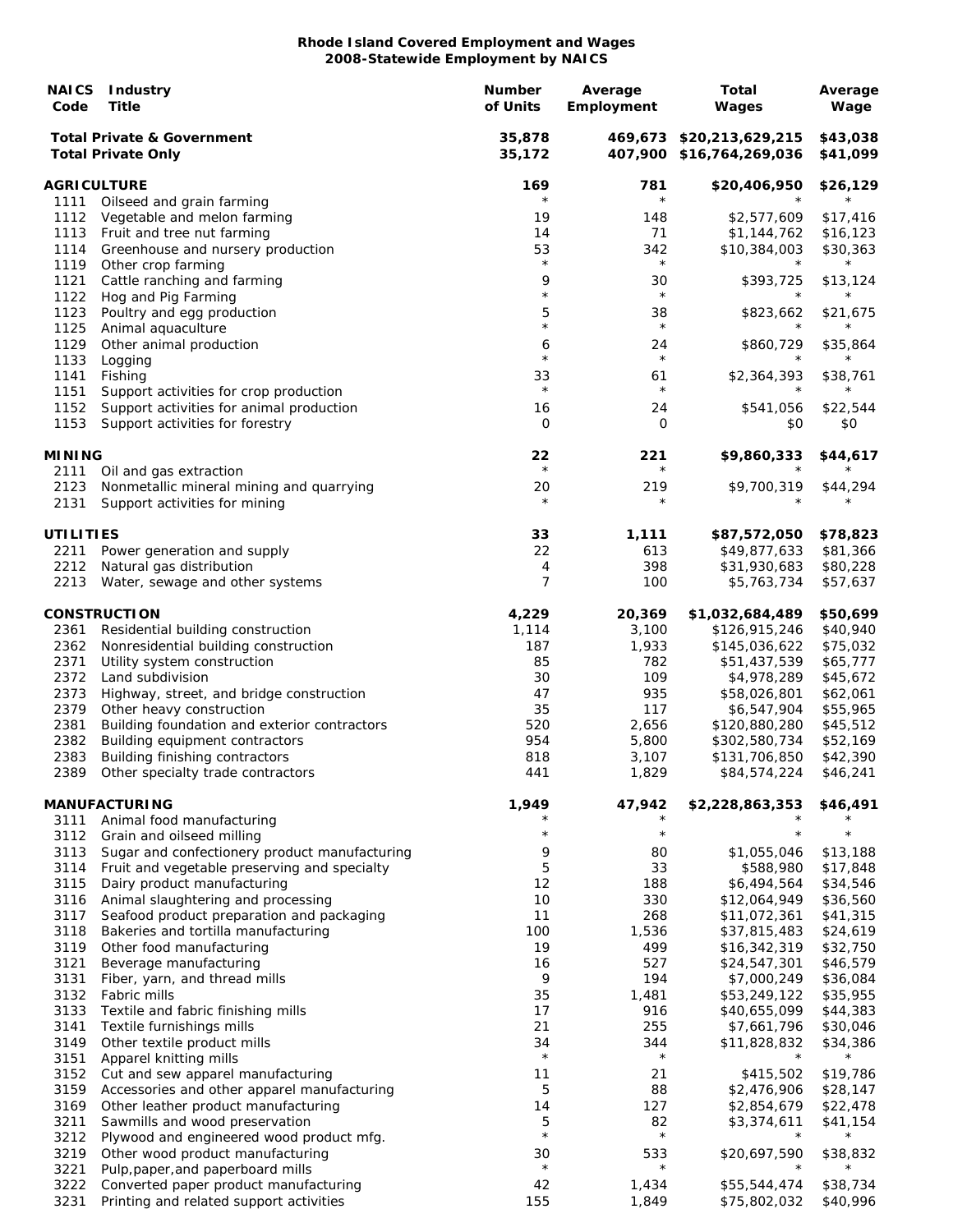| <b>NAICS</b><br>Code | <b>Industry</b><br>Title                                                                  | <b>Number</b><br>of Units | Average<br>Employment | Total<br>Wages              | Average<br>Wage      |
|----------------------|-------------------------------------------------------------------------------------------|---------------------------|-----------------------|-----------------------------|----------------------|
| 3241                 | Petroleum and coal products manufacturing                                                 | 5                         | 48                    | \$2,967,066                 | \$61,814             |
| 3251                 | Basic chemical manufacturing                                                              | $\overline{7}$            | 323                   | \$19,684,047                | \$60,941             |
| 3252                 | Resin, rubber, and artificial fibers mfg.                                                 | 16                        | 326                   | \$17,462,245                | \$53,565             |
| 3253                 | Agricultural chemical manufacturing                                                       | $\star$                   | $\star$               |                             | $^\star$             |
| 3254                 | Pharmaceutical and medicine manufacturing                                                 | 17                        | 1,492                 | \$128,222,684               | \$85,940             |
| 3255                 | Paint, coating, and adhesive manufacturing                                                | 10                        | 102                   | \$5,168,106                 | \$50,668             |
| 3256                 | Soap, cleaning compound, and toiletry mfg.                                                | 12                        | 611                   | \$27,190,266                | \$44,501             |
| 3259                 | Other chemical product and preparation mfg.                                               | 18                        | 893                   | \$54,136,613                | \$60,623             |
| 3261                 | Plastics product manufacturing                                                            | 62                        | 2,539                 | \$119,743,758               | \$47,162             |
| 3262<br>3271         | Rubber product manufacturing<br>Clay product and refractory manufacturing                 | 6<br>$\star$              | 75<br>$\star$         | \$2,505,190                 | \$33,403             |
| 3272                 | Glass and glass product manufacturing                                                     | 17                        | 154                   | \$6,828,122                 | \$44,338             |
| 3273                 | Cement and concrete product manufacturing                                                 | 18                        | 249                   | \$11,060,781                | \$44,421             |
| 3279                 | Other nonmetallic mineral products                                                        | 18                        | 207                   | \$10,243,028                | \$49,483             |
| 3311                 | Iron and Steel Mills and Ferroalloy Manufacturing                                         | $\star$                   | $\star$               | $^{\star}$                  | $\star$              |
| 3312                 | Steel product mfg. from purchased steel                                                   | $\star$                   | $\star$               | $\star$                     | $\star$              |
| 3314                 | Other nonferrous metal production                                                         | 31                        | 1,135                 | \$67,222,060                | \$59,226             |
| 3315                 | Foundries                                                                                 | 32                        | 409                   | \$13,549,817                | \$33,129             |
| 3321                 | Forging and stamping                                                                      | 24                        | 585                   | \$27,014,598                | \$46,179             |
| 3322                 | Cutlery and handtool manufacturing                                                        | 9                         | 260                   | \$16,056,134                | \$61,754             |
| 3323                 | Architectural and structural metals mfg.                                                  | 48                        | 562                   | \$24,600,416                | \$43,773             |
| 3324                 | Boiler, tank, and shipping container mfg.                                                 | 9                         | 953                   | \$34,636,463                | \$36,345             |
| 3325                 | Hardware manufacturing                                                                    | 6                         | 188                   | \$6,479,615                 | \$34,466             |
| 3326                 | Spring and wire product manufacturing                                                     | 10                        | 595                   | \$24,718,874                | \$41,544             |
| 3327                 | Machine shops and threaded product mfg.                                                   | 90                        | 1,393                 | \$58,615,540                | \$42,079             |
| 3328                 | Coating, engraving, and heat treating metals                                              | 83                        | 1,290                 | \$44,050,763                | \$34,148             |
| 3329                 | Other fabricated metal product manufacturing                                              | 38<br>$\star$             | 780<br>$\star$        | \$34,306,916<br>$\star$     | \$43,983<br>$\star$  |
| 3331                 | Agriculture, construction, and mining machinery mfg.                                      |                           |                       |                             |                      |
| 3332                 | Industrial machinery manufacturing                                                        | 31                        | 359                   | \$20,256,470                | \$56,425             |
| 3333<br>3334         | Commercial and service industry machinery<br>HVAC and commercial refrigeration equipment  | 10<br>5                   | 117<br>472            | \$6,332,750<br>\$25,187,583 | \$54,126<br>\$53,364 |
| 3335                 | Metalworking machinery manufacturing                                                      | 78                        | 706                   | \$31,132,716                | \$44,097             |
| 3336                 | Turbine and power transmission equipment mfg.                                             | $\star$                   | $\star$               |                             | $\star$              |
| 3339                 | Other general purpose machinery manufacturing                                             | 22                        | 255                   | \$11,561,381                | \$45,339             |
| 3341                 | Computer and peripheral equipment mfg.                                                    | $\star$                   | $\star$               | $\star$                     | $^\star$             |
| 3342                 | Communications equipment manufacturing                                                    | 7                         | 286                   | \$17,457,660                | \$61,041             |
| 3343                 | Audio and video equipment manufacturing                                                   | $\star$                   | $\star$               | $^\star$                    | $^\star$             |
| 3344                 | Semiconductor and electronic component mfg.                                               | 18                        | 555                   | \$24,941,389                | \$44,939             |
| 3345                 | Electronic instrument manufacturing                                                       | 55                        | 3,200                 | \$219,757,332               | \$68,674             |
| 3346                 | Magnetic media manufacturing and reproducing                                              | $\star$                   | $\star$               | $\star$                     | $\star$              |
| 3351                 | Electric lighting equipment manufacturing                                                 | 11                        | 356                   | \$14,019,939                | \$39,382             |
| 3353                 | Electrical equipment manufacturing                                                        | 5                         | 31                    | \$2,349,136                 | \$75,779             |
| 3359                 | Other electrical equipment and component mfg.                                             | 21                        | 1,199                 | \$73,871,259                | \$61,611             |
| 3362                 | Motor vehicle body and trailer manufacturing                                              | 4                         | 70                    | \$2,532,518                 | \$36,179             |
| 3363                 | Motor vehicle parts manufacturing                                                         | 5<br>$\star$              | 49<br>$\star$         | \$2,327,107<br>$^\star$     | \$47,492             |
| 3364                 | Aerospace product and parts manufacturing                                                 |                           |                       |                             | $\star$              |
| 3366                 | Ship and boat building                                                                    | 46<br>$\star$             | 3,574<br>$^\star$     | \$177,429,542               | \$49,645             |
| 3369                 | Other transportation equipment manufacturing                                              |                           |                       |                             |                      |
| 3371<br>3372         | Household and institutional furniture mfg.<br>Office furniture and fixtures manufacturing | 41<br>32                  | 216<br>1,047          | \$7,245,124<br>\$43,591,981 | \$33,542<br>\$41,635 |
| 3379                 | Other furniture related product manufacturing                                             | $\star$                   |                       | $^{\star}$                  | $^\star$             |
| 3391                 | Medical equipment and supplies manufacturing                                              | 65                        | 1,500                 | \$78,356,075                | \$52,237             |
| 3399                 | Other miscellaneous manufacturing                                                         | 336                       | 7,007                 | \$276,860,596               | \$39,512             |
|                      |                                                                                           |                           |                       |                             |                      |
|                      | <b>WHOLESALE TRADE</b>                                                                    | 3,050                     | 16,883                | \$1,016,480,434             | \$60,207             |
| 4231                 | Motor vehicle and parts merchant wholesalers                                              | 94                        | 765                   | \$29,740,995                | \$38,877             |
| 4232                 | Furniture and furnishing merchant wholesalers                                             | 34                        | 338                   | \$18,001,123                | \$53,258             |
| 4233                 | Lumber and construction supply merchant wholesalers                                       | 65                        | 594                   | \$29,139,627                | \$49,057             |
| 4234                 | Commercial equip. merchant wholesalers                                                    | 178                       | 1,607                 | \$99,725,001                | \$62,057             |
| 4235                 | Metal and mineral merchant wholesalers                                                    | 15                        | 205                   | \$11,953,441                | \$58,309             |
| 4236                 | Electric goods merchant wholesalers                                                       | 90                        | 1,046                 | \$68,035,923                | \$65,044             |
| 4237                 | Hardware and plumbing merchant wholesalers                                                | 87                        | 669                   | \$32,647,789                | \$48,801             |
| 4238                 | Machinery and supply merchant wholesalers                                                 | 182                       | 1,275                 | \$69,968,839                | \$54,878             |
| 4239                 | Misc. durable goods merchant wholesalers                                                  | 182                       | 2,150                 | \$119,459,408               | \$55,563             |
| 4241                 | Paper and paper product merchant wholesalers                                              | 46                        | 366                   | \$18,177,064                | \$49,664             |
| 4242                 | Druggists' goods merchant wholesalers                                                     | 70                        | 540                   | \$45,031,151                | \$83,391             |
| 4243<br>4244         | Apparel and piece goods merchant wholesalers                                              | 37<br>160                 | 298                   | \$11,669,110                | \$39,158             |
|                      | Grocery and related product wholesalers                                                   |                           | 1,685                 | \$79,434,154                | \$47,142             |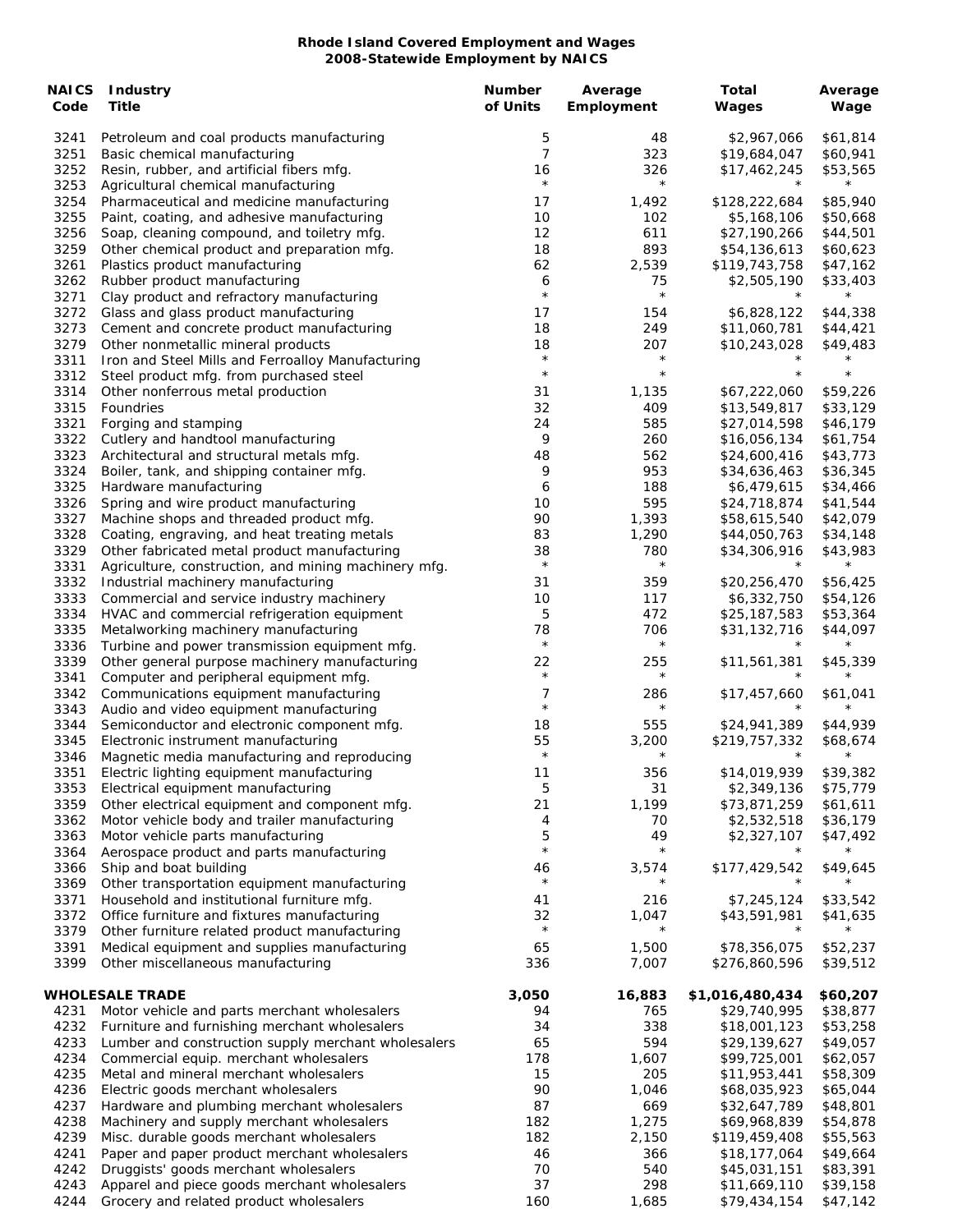| <b>NAICS</b><br>Code | <b>Industry</b><br><b>Title</b>                                                | <b>Number</b><br>of Units | Average<br>Employment | <b>Total</b><br>Wages        | Average<br>Wage      |
|----------------------|--------------------------------------------------------------------------------|---------------------------|-----------------------|------------------------------|----------------------|
| 4245                 | Farm product raw material merchant wholesalers                                 | $\star$                   | $\star$               | $\star$                      | $^{\star}$           |
| 4246                 | Chemical merchant wholesalers                                                  | 55                        | 661                   | \$42,366,869                 | \$64,095             |
| 4247                 | Petroleum merchant wholesalers                                                 | 23                        | 272                   | \$14,227,581                 | \$52,307             |
| 4248                 | Alcoholic beverage merchant wholesalers                                        | 17                        | 371                   | \$23,240,167                 | \$62,642             |
| 4249                 | Misc. nondurable goods merchant wholesalers                                    | 93                        | 753                   | \$31,845,706                 | \$42,292             |
| 4251                 | Electronic markets and agents and brokers                                      | 1,626                     | 3,243                 | \$270,397,673                | \$83,379             |
| <b>RETAIL TRADE</b>  |                                                                                | 3,979                     | 49,630                | \$1,314,830,556              | \$26,493             |
| 4411                 | Automobile dealers                                                             | 203                       | 3,527                 | \$156,862,970                | \$44,475             |
| 4412                 | Other motor vehicle dealers                                                    | 85                        | 618                   | \$24,152,492                 | \$39,082             |
| 4413<br>4421         | Auto parts, accessories, and tire stores<br>Furniture stores                   | 154<br>75                 | 1,257<br>547          | \$36,519,474                 | \$29,053<br>\$34,207 |
| 4422                 | Home furnishings stores                                                        | 130                       | 941                   | \$18,711,472<br>\$25,243,818 | \$26,827             |
| 4431                 | Electronics and appliance stores                                               | 164                       | 1,140                 | \$40,658,695                 | \$35,666             |
| 4441                 | Building material and supplies dealers                                         | 185                       | 3,570                 | \$113,017,805                | \$31,658             |
| 4442                 | Lawn and garden equipment and supplies stores                                  | 56                        | 250                   | \$7,702,222                  | \$30,809             |
| 4451                 | Grocery stores                                                                 | 345                       | 9,629                 | \$206,058,255                | \$21,400             |
| 4452                 | Specialty food stores                                                          | 137                       | 1,060                 | \$21,161,681                 | \$19,964             |
| 4453                 | Beer, wine, and liquor stores                                                  | 218                       | 1,332                 | \$27,480,066                 | \$20,631             |
| 4461                 | Health and personal care stores                                                | 331                       | 5,922                 | \$209,253,122                | \$35,335             |
| 4471                 | Gasoline stations                                                              | 306                       | 1,834                 | \$38,536,395                 | \$21,012             |
| 4481                 | Clothing stores                                                                | 348                       | 4,326                 | \$71,490,526                 | \$16,526             |
| 4482                 | Shoe stores                                                                    | 68                        | 529                   | \$10,028,686                 | \$18,958             |
| 4483                 | Jewelry, luggage, and leather goods stores                                     | 106                       | 480                   | \$13,922,653                 | \$29,006             |
| 4511                 | Sporting goods and musical instrument stores                                   | 196                       | 1,263                 | \$22,211,861                 | \$17,587             |
| 4512                 | Book, periodical, and music stores                                             | 50                        | 529                   | \$8,694,948                  | \$16,437             |
| 4521                 | Department stores                                                              | 35                        | 4,589                 | \$97,753,749                 | \$21,302             |
| 4529                 | Other general merchandise stores                                               | 93                        | 1,730                 | \$37,036,193                 | \$21,408             |
| 4531                 | Florists                                                                       | 83                        | 328                   | \$5,257,172                  | \$16,028             |
| 4532                 | Office supplies, stationery, and gift stores                                   | 190                       | 1,448<br>337          | \$30,757,638                 | \$21,241             |
| 4533<br>4539         | Used merchandise stores<br>Other miscellaneous store retailers                 | 66<br>137                 | 646                   | \$6,233,073<br>\$13,918,470  | \$18,496<br>\$21,546 |
| 4541                 | Electronic shopping and mail-order houses                                      | 56                        | 435                   | \$16,291,439                 | \$37,452             |
| 4542                 | Vending machine operators                                                      | 26                        | 100                   | \$3,434,328                  | \$34,343             |
| 4543                 | Direct selling establishments                                                  | 144                       | 1,264                 | \$52,441,353                 | \$41,488             |
|                      | TRANSPORTATION & WAREHOUSING                                                   | 752                       | 9,414                 | \$327,216,614                | \$34,759             |
| 4811                 | Scheduled air transportation                                                   | 14                        | 369                   | \$13,112,256                 | \$35,535             |
| 4812                 | Nonscheduled air transportation                                                | 11                        | 58                    | \$2,804,096                  | \$48,346             |
| 4821                 | Rail Transportation                                                            | $\star$                   | $\star$               | $^\star$                     | $^\star$             |
|                      | 4831 Sea, coastal, and Great Lakes transportation                              | 8                         | 86                    | \$3,507,409                  | \$40,784             |
| 4832                 | Inland water transportation                                                    | $\star$                   | $\star$               | $^\star$                     |                      |
| 4841                 | General freight trucking                                                       | 149                       | 1,253                 | \$60,504,485                 | \$48,288             |
| 4842                 | Specialized freight trucking                                                   | 164                       | 905                   | \$35,579,818                 | \$39,315             |
| 4851                 | Urban transit systems                                                          | 0                         | 0                     | \$0                          | \$0                  |
| 4852                 | Interurban and rural bus transportation                                        | 3                         | 106                   | \$4,581,434                  | \$43,221             |
| 4853                 | Taxi and limousine service                                                     | 50                        | 261                   | \$5,321,315                  | \$20,388             |
| 4854                 | School and employee bus transportation                                         | 40                        | 1,606                 | \$32,314,015                 | \$20,121             |
| 4855                 | Charter bus industry                                                           | 6                         | 113                   | \$3,231,656                  | \$28,599             |
| 4859                 | Other ground passenger transportation                                          | 13<br>$^\star$            | 83<br>$\star$         | \$2,040,249                  | \$24,581<br>*        |
| 4861<br>4862         | Pipeline transportation of crude oil<br>Pipeline transportation of natural gas | $\star$                   | $\star$               | $^\star$                     | $^{\star}$           |
| 4869                 | Other pipeline transportation                                                  | $\star$                   | $\star$               | $\star$                      | $\star$              |
| 4871                 | Scenic and sightseeing transportation, land                                    | 5                         | 54                    | \$982,685                    | \$18,198             |
| 4872                 | Scenic and sightseeing transportation, water                                   | 41                        | 187                   | \$3,886,725                  | \$20,785             |
| 4879                 | Scenic and sightseeing transportation, other                                   | $^\star$                  | $\star$               |                              | $\star$              |
| 4881                 | Support activities for air transportation                                      | 22                        | 231                   | \$5,980,032                  | \$25,888             |
| 4882                 | Support activities for rail transportation                                     | $\star$                   | $^{\star}$            | $\star$                      | $^\star$             |
| 4883                 | Support activities for water transportation                                    | 17                        | 249                   | \$10,739,377                 | \$43,130             |
| 4884                 | Support activities for road transportation                                     | 44                        | 294                   | \$10,417,391                 | \$35,433             |
| 4885                 | Freight transportation arrangement                                             | 57                        | 257                   | \$13,976,263                 | \$54,382             |
| 4889                 | Other support activities for transportation                                    | 7                         | 12                    | \$259,248                    | \$21,604             |
| 4921                 | Couriers                                                                       | 34                        | 1,762                 | \$61,963,314                 | \$35,166             |
| 4922                 | Local messengers and local delivery                                            | 32                        | 203                   | \$6,425,319                  | \$31,652             |
| 4931                 | Warehousing and storage                                                        | 31                        | 1,190                 | \$43,715,335                 | \$36,736             |
|                      | <b>INFORMATION</b>                                                             | 696                       | 10,671                | \$612,643,945                | \$57,412             |
| 5111                 | Newspaper, book, and directory publishers                                      | 115                       | 1,707                 | \$78,770,202                 | \$46,145             |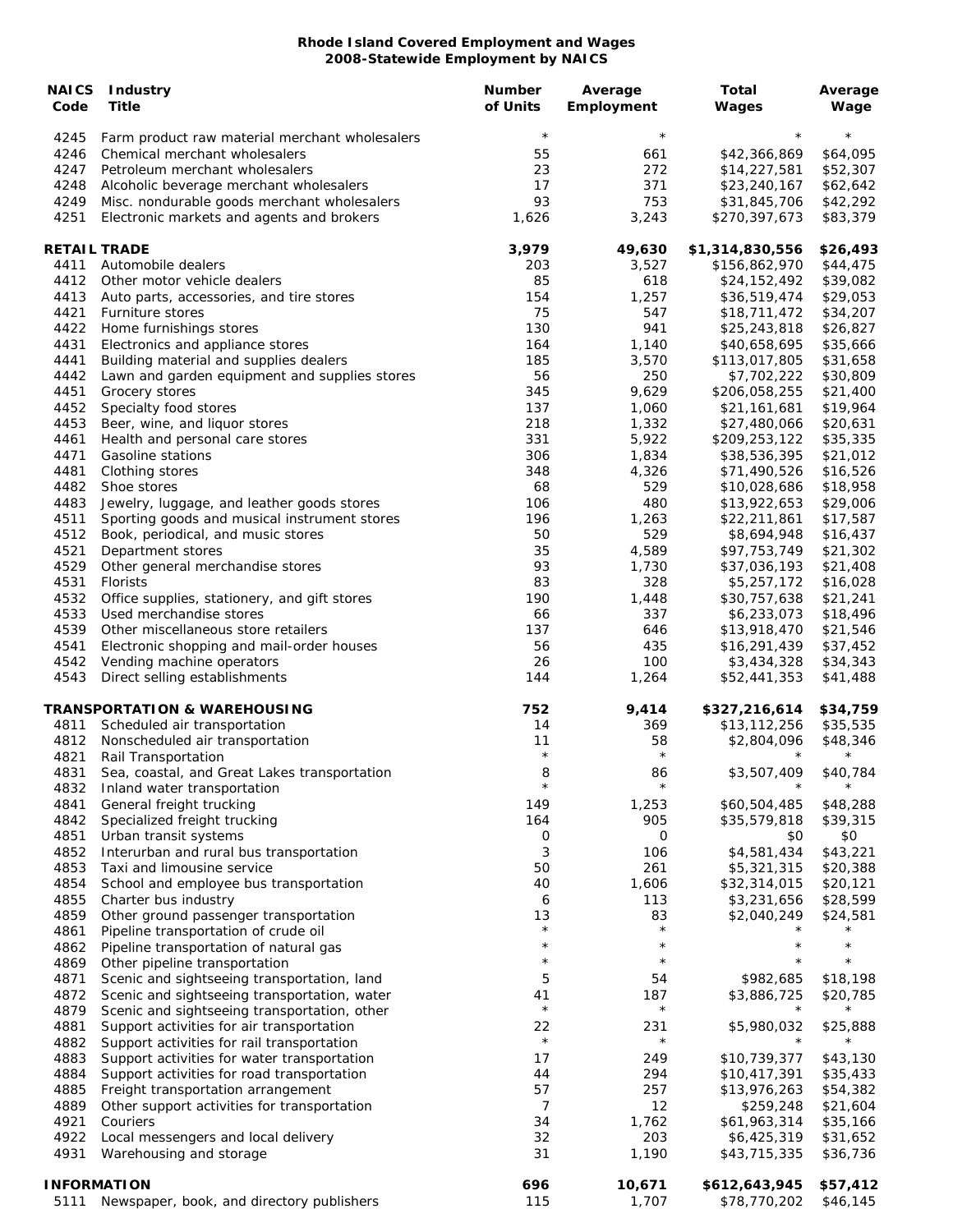| <b>NAICS</b><br>Code | <b>Industry</b><br>Title                                                           | <b>Number</b><br>of Units | Average<br>Employment | Total<br>Wages                 | Average<br>Wage      |
|----------------------|------------------------------------------------------------------------------------|---------------------------|-----------------------|--------------------------------|----------------------|
| 5112<br>5121         | Software publishers<br>Motion picture and video industries                         | 133<br>95                 | 773<br>905            | \$72,274,334<br>\$22,660,015   | \$93,498<br>\$25,039 |
| 5122<br>5151         | Sound recording industries<br>Radio and television broadcasting                    | 9<br>32                   | 14<br>780             | \$480,218<br>\$40,090,580      | \$34,301<br>\$51,398 |
| 5152                 | Cable and other subscription programming                                           | $\star$                   | $\star$               | $\star$                        | $^\star$             |
| 5171<br>5172         | Wired telecommunications carriers<br>Wireless telecommunications carriers          | 76<br>26                  | 2,536<br>354          | \$164,034,246<br>\$21,276,195  | \$64,682<br>\$60,102 |
| 5174                 | Satellite telecommunications                                                       | $\star$                   | $\star$               | $^{\star}$                     | $^\star$             |
| 5179<br>5182         | Other telecommunications                                                           | 29<br>96                  | 469                   | \$40,404,774                   | \$86,151             |
| 5191                 | Data processing and related services<br>Other information services                 | 85                        | 2,559<br>571          | \$155,681,114<br>\$16,765,113  | \$60,837<br>\$29,361 |
|                      | <b>FINANCE &amp; INSURANCE</b>                                                     | 1,735                     | 25,081                | \$1,699,664,134                | \$67,767             |
| 5221                 | Depository credit intermediation                                                   | 315                       | 9,564                 | \$442,631,882                  | \$46,281             |
| 5222                 | Nondepository credit intermediation                                                | 200                       | 1,393                 | \$106,952,853                  | \$76,779             |
| 5223                 | Activities related to credit intermediation                                        | 242                       | 703                   | \$30,057,604                   | \$42,756             |
| 5231<br>5232         | Securities and commodity contracts brokerage<br>Securities and commodity exchanges | 104<br>$\star$            | 2,370<br>$\star$      | \$297,794,645                  | \$125,652            |
| 5239                 | Other financial investment activities                                              | 159                       | 1,815                 | \$252,456,018                  | \$139,094            |
| 5241                 | Insurance carriers                                                                 | 140                       | 5,557                 | \$357,777,253                  | \$64,383             |
| 5242                 | Insurance agencies, brokerages, and related                                        | 551                       | 3,601                 | \$207,039,246                  | \$57,495             |
| 5251                 | Insurance and employee benefit funds                                               | 11                        | 50                    | \$2,494,012                    | \$49,880             |
| 5259                 | Other investment pools and funds                                                   | 15                        | 24                    | \$2,334,214                    | \$97,259             |
|                      | <b>REAL ESTATE, RENTAL &amp; LEASING</b>                                           | 1,203                     | 6,462                 | \$236,759,244                  | \$36,639             |
| 5311                 | Lessors of real estate                                                             | 286                       | 968                   | \$35,261,684                   | \$36,427             |
| 5312                 | Offices of real estate agents and brokers                                          | 322                       | 868                   | \$37,108,875                   | \$42,752             |
| 5313<br>5321         | Activities related to real estate<br>Automotive equipment rental and leasing       | 339<br>63                 | 2,700<br>801          | \$105,169,074<br>\$22,182,056  | \$38,952<br>\$27,693 |
| 5322                 | Consumer goods rental                                                              | 111                       | 695                   | \$16,009,953                   | \$23,036             |
| 5323                 | General rental centers                                                             | 19                        | 175                   | \$7,619,986                    | \$43,543             |
| 5324                 | Machinery and equipment rental and leasing                                         | 54                        | 213                   | \$9,741,220                    | \$45,733             |
| 5331                 | Lessors of nonfinancial intangible assets                                          | 11                        | 44                    | \$3,666,396                    | \$83,327             |
|                      | PROFESSIONAL, SCIENTIFIC, & TECHNICAL SERVICES                                     | 4,120                     | 21,643                | \$1,334,963,306                | \$61,681             |
| 5411                 | Legal services                                                                     | 868                       | 3,999                 | \$236,237,366                  | \$59,074             |
| 5412<br>5413         | Accounting and bookkeeping services<br>Architectural and engineering services      | 486<br>533                | 3,150<br>3,667        | \$157,120,783<br>\$227,535,595 | \$49,880<br>\$62,050 |
| 5414                 | Specialized design services                                                        | 155                       | 440                   | \$22,829,780                   | \$51,886             |
| 5415                 | Computer systems design and related services                                       | 822                       | 5,235                 | \$408,082,149                  | \$77,953             |
|                      | 5416 Management and technical consulting services                                  | 660                       | 2,046                 | \$133,794,124                  | \$65,393             |
|                      | 5417 Scientific research and development services                                  | 115                       | 577                   | \$42,637,232                   | \$73,895             |
|                      | 5418 Advertising and related services                                              | 252                       | 916                   | \$49,701,283                   | \$54,259             |
| 5419                 | Other professional and technical services                                          | 233                       | 1,614                 | \$57,024,994                   | \$35,331             |
|                      | <b>MANAGEMENT OF COMPANIES</b>                                                     | 246<br>246                | 9,299                 | \$969,453,637                  | \$104,254            |
| 5511                 | Management of companies and enterprises                                            |                           | 9,299                 | \$969,453,637                  | \$104,254            |
|                      | ADMINISTRATIVE & SUPPORT & WASTE MGMT SERVICES                                     | 2,385                     | 23,922                | \$704,718,581                  | \$29,459             |
| 5611                 | Office administrative services                                                     | 105<br>16                 | 959                   | \$45,155,744                   | \$47,086<br>\$38,735 |
| 5612<br>5613         | Facilities support services<br><b>Employment services</b>                          | 476                       | 330<br>8,404          | \$12,782,620<br>\$224,894,660  | \$26,760             |
| 5614                 | <b>Business support services</b>                                                   | 163                       | 1,072                 | \$43,595,173                   | \$40,667             |
| 5615                 | Travel arrangement and reservation services                                        | 114                       | 1,844                 | \$66,949,219                   | \$36,307             |
| 5616                 | Investigation and security services                                                | 159                       | 2,428                 | \$63,950,483                   | \$26,339             |
| 5617                 | Services to buildings and dwellings                                                | 1,056                     | 6,420                 | \$157,261,575                  | \$24,496             |
| 5619                 | Other support services                                                             | 149                       | 894                   | \$19,051,942                   | \$21,311             |
| 5621                 | Waste collection                                                                   | 70                        | 782                   | \$32,751,721                   | \$41,882             |
| 5622<br>5629         | Waste treatment and disposal<br>Remediation and other waste services               | 13<br>69                  | 396<br>394            | \$22,083,136<br>\$16,242,308   | \$55,765<br>\$41,224 |
|                      | <b>EDUCATIONAL SERVICES</b>                                                        | 507                       | 18,799                | \$820,246,597                  | \$43,632             |
| 6111                 | Elementary and secondary schools                                                   | 96                        | 4,414                 | \$148,801,086                  | \$33,711             |
| 6112                 | Junior colleges                                                                    | $\star$                   | $\star$               | $\star$                        | $^\star$             |
| 6113                 | Colleges and universities                                                          | 27                        | 11,702                | \$585,144,190                  | \$50,004             |
| 6114                 | Business, computer and management training                                         | 66                        | 364                   | \$16,072,356                   | \$44,155             |
| 6115                 | Technical and trade schools                                                        | 43                        | 327                   | \$11,261,608                   | \$34,439             |
| 6116                 | Other schools and instruction                                                      | 224                       | 1,108                 | \$23,347,542                   | \$21,072             |